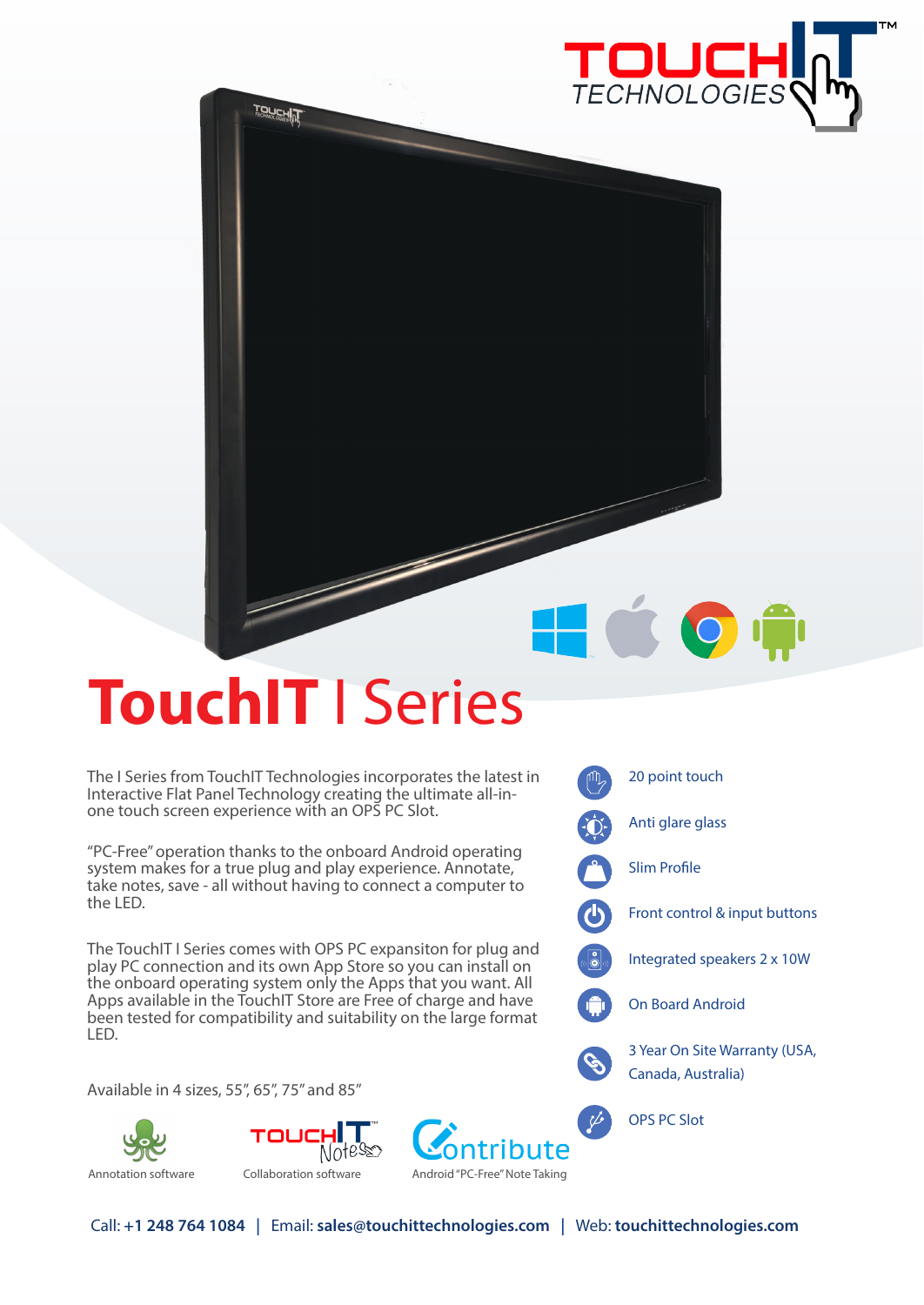|                                                | <b>TOUCHI</b>                 |                               |                                                                                 |                           |
|------------------------------------------------|-------------------------------|-------------------------------|---------------------------------------------------------------------------------|---------------------------|
| <b>TouchIT</b>   Series                        | 55''<br>TOUCHIT55IR20         | 65''<br>TOUCHIT65IR20         | 75''<br>TOUCHIT75IR20                                                           | 85''<br>TOUCHIT85IR20     |
| <b>UPC Code</b>                                | 0608641030518                 | 0608641030525                 | 0608641030532                                                                   | 0608641030549             |
| Panel Size (Dia.)                              | 55 inches                     | 65 inches                     | 75 inches                                                                       | 85 inches                 |
| <b>Native Resolution</b>                       | 1920 x 1080                   | 1920 x 1080                   | 3840 x 2160                                                                     | 3840 x 2160               |
|                                                | 1920 x 1080                   | 1920 x 1080                   | 3840 x 2160                                                                     | 3840 x 2160               |
| <b>Max. Display Mode</b><br><b>Brightness</b>  | 350 nits                      | 350 nits                      | 350 nits                                                                        | 350 nits                  |
|                                                |                               |                               |                                                                                 |                           |
| <b>Contrast</b>                                | 5000:1                        | 5000:1                        | 5000:1                                                                          | 5000:1                    |
| <b>View Angle</b>                              | 178°/178°                     | 178°/178°                     | 178°/178°                                                                       | 178°/178°                 |
| <b>Response Time</b>                           | $6 \, \text{m/s}$             | $6 \, \text{m/s}$             | $6 \, \text{m/s}$                                                               | $6 \text{ m/s}$           |
| <b>Backlight Life</b>                          | 60 000 Hours                  | 60 000 Hours                  | 60 000 Hours                                                                    | 60 000 Hours              |
| <b>Operating Temp.</b>                         | $0-50C$                       | $0-50C$                       | $0-50C$                                                                         | $0-50C$                   |
| <b>Operating Humid.</b>                        | 10-90 %                       | 10-90 %                       | 10-90 %                                                                         | 10-90 %                   |
| <b>Input Voltage</b>                           | 110-240V (auto)               | 110-240V (auto)               | 110-240V (auto)                                                                 | 110-240V (auto)           |
| <b>Power Consump.</b>                          | $<$ 135 Watts                 | $<$ 160 Watts                 | $<$ 370 Watts                                                                   | $<$ 430 Watts             |
| <b>Standby Power</b>                           | $< 0.5$ Watts                 | $< 0.5$ Watts                 | $< 0.5$ Watts                                                                   | $< 0.75$ Watts            |
| <b>CPU</b>                                     | CORTEX A53x2 1.5GHz           | CORTEX A53x2 1.5GHz           | CORTEX A53x2 1.5GHz                                                             | CORTEX A53x2 1.5GHz       |
| <b>GPU</b>                                     | MALI450MP4 600MHz             | MALI450MP4 600MHz             | MALI450MP4 (4+2) 600MHz                                                         | MALI450MP4 (4+2) 600MHz   |
| <b>Memory</b>                                  | 1 <sub>G</sub>                | 1 <sub>G</sub>                | 1.5G                                                                            | 1.5G                      |
| Flash                                          | 8G                            | 8G                            | 8G                                                                              | 8G                        |
| <b>Android</b>                                 | Android 5.0                   | Android 5.0                   | Android 5.0                                                                     | Android 5.0               |
| <b>Input Connector</b>                         |                               |                               | VGA x2, HDMI x2, YPbPr x1, AV x1, USB for Touch x2, USB for PC x1, RJ45 x1, OPS |                           |
|                                                | USB for Android x2,<br>Mic x1 | USB for Android x2,<br>Mic x1 | USB for Android x3                                                              | USB for Android x3        |
| <b>Output Connector</b>                        | AV x1, SPDIF x1, Audio x1     |                               | AV x1, SPDIF x1, Audio x1                                                       |                           |
| <b>Screen Control</b>                          | RS232 & Remote                | RS232 & Remote                | RS232 & Remote                                                                  | RS232 & Remote            |
| <b>Tempered Glass</b>                          | <b>YES</b>                    | <b>YES</b>                    | <b>YES</b>                                                                      | <b>YES</b>                |
| <b>Multi-Touch Points?</b>                     | 20                            | 20                            | 20                                                                              | 20                        |
| <b>Touch Panel</b>                             | IR, 20 Points                 | IR, 20 Points                 | IR, 20 Points                                                                   | IR, 20 Points             |
| <b>Built-in Speakers</b>                       | $10W \times 2$                | $10W \times 2$                |                                                                                 |                           |
|                                                |                               |                               | $10W \times 2$                                                                  | $10W \times 2$            |
| <b>VESA Mounting Pattern</b>                   | 400 x 400 (M6 bolts)          | 400 x 400 (M8 bolts)          | 600 x 400 (M8 bolts                                                             | 600 x 400 (M8 bolts)      |
| <b>NET Weight KG</b>                           | 47.2 KG                       | 58.65 KG                      | 87 KG                                                                           | 103.56 KG                 |
| <b>NET Weight LBS</b>                          | 104.06 LBS                    | 129.30 LBS                    | 191.4 LBS                                                                       | 228.31 LBS                |
| <b>Dimension (WxHxD)</b><br>(mm)               | 1305.94 x 786.95 x<br>110.3   | 1524.24 x 909.55 x<br>114.8   | 1742 x 1032 x 134.7                                                             | 1960.54 x 1156.75 x 118.1 |
| <b>Dimension (WxHxD)</b><br>(inches)           | 51.32" x 30.92" x 4.33"       | 59.90" x 35.74" x 4.51"       | 68.46" x 40.55" x 5.28"                                                         | 76.46" x 45.46" x 4.64"   |
| <b>Gross Weight KG</b>                         | 50.15kg                       | 76 kg                         | 106 kg                                                                          | 116.2 kg                  |
| <b>Gross Weight LBS</b>                        | 110.33 lbs                    | 167.2 lbs                     | 233.2 lbs                                                                       | 255.64 lbs                |
| <b>Packaged Dimensions</b><br>(WxHxD) (mm)     | 1426 x 238 x 948              | 1629 x 252 x 1036             | 1995 x 292 x 1381                                                               | 2120 x 310 x 1430         |
| <b>Packaged Dimensions</b><br>(WxHxD) (inches) | 56.14" x 9.37" x 37.32"       | 64.13" x 9.92" x 40.78"       | 78.58" x 11.50" x 54.40"                                                        | 83.46" x 12.20" x 56.30"  |
| <b>Frame Color</b>                             | <b>Black</b>                  | <b>Black</b>                  | <b>Black</b>                                                                    | <b>Black</b>              |
| <b>OPS Docking Slot</b>                        | Yes                           | Yes                           | Yes                                                                             | Yes                       |